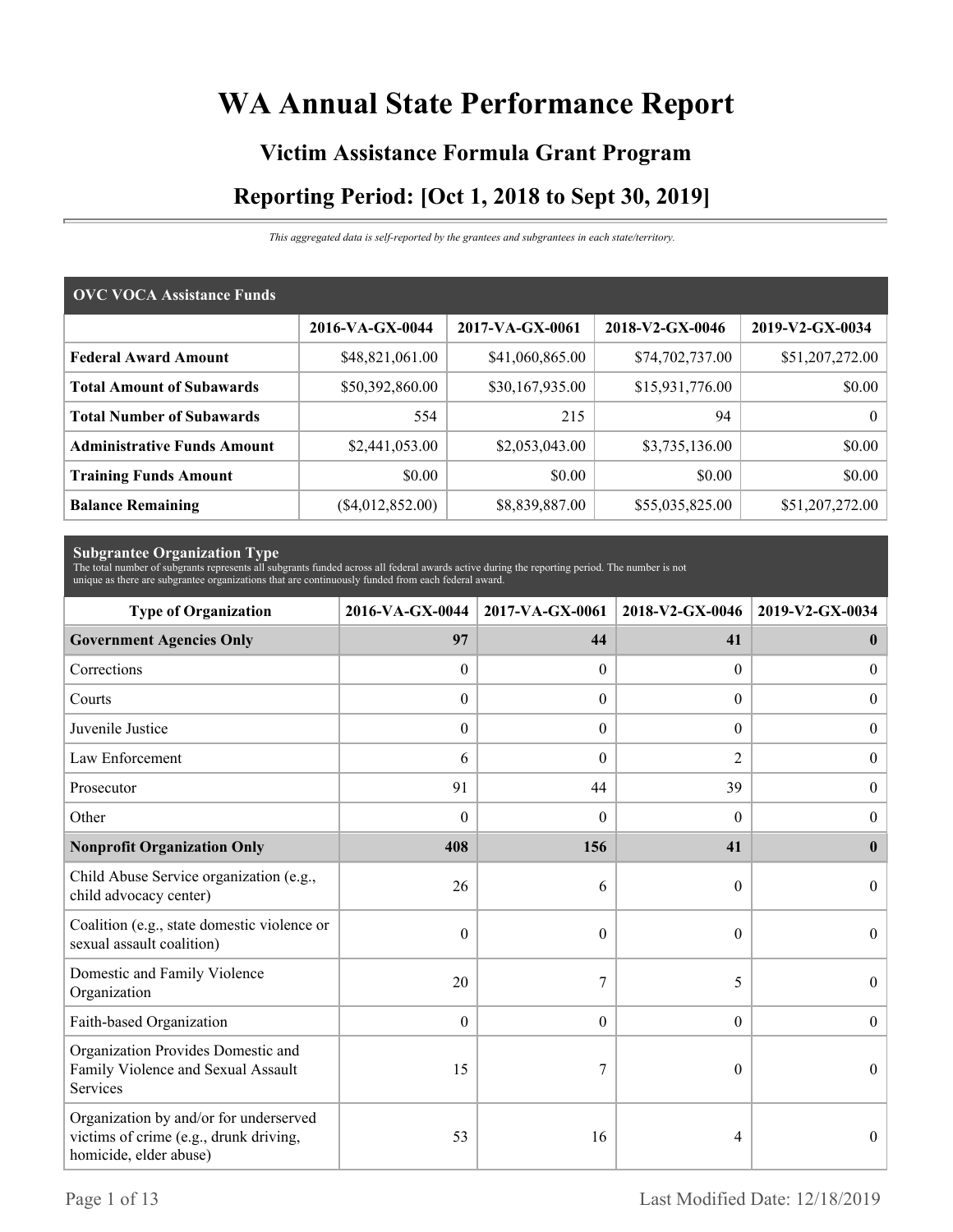|  | Office for Victims of Crime - Performance Measurement Tool (PMT) |  |  |  |  |
|--|------------------------------------------------------------------|--|--|--|--|
|--|------------------------------------------------------------------|--|--|--|--|

| Sexual Assault Services organization<br>(e.g., rape crisis center)                                         | 26               | 9                | $\theta$         | $\boldsymbol{0}$ |
|------------------------------------------------------------------------------------------------------------|------------------|------------------|------------------|------------------|
| Multiservice agency                                                                                        | 232              | 96               | 28               | $\boldsymbol{0}$ |
| Other                                                                                                      | 36               | 15               | 4                | $\boldsymbol{0}$ |
| <b>Federally Recognized Tribal</b><br><b>Governments, Agencies, and</b><br><b>Organizations Only</b>       | 49               | 15               | 12               | $\bf{0}$         |
| Child Abuse Service organization (e.g.,<br>child advocacy center)                                          | $\boldsymbol{0}$ | $\mathbf{0}$     | $\boldsymbol{0}$ | $\overline{0}$   |
| Court                                                                                                      | $\boldsymbol{0}$ | $\theta$         | $\boldsymbol{0}$ | $\boldsymbol{0}$ |
| Domestic and Family Violence<br>organization                                                               | 5                | 1                | $\overline{2}$   | $\boldsymbol{0}$ |
| Faith-based organization                                                                                   | $\boldsymbol{0}$ | $\boldsymbol{0}$ | $\boldsymbol{0}$ | $\boldsymbol{0}$ |
| Juvenile justice                                                                                           | $\boldsymbol{0}$ | $\overline{0}$   | $\overline{0}$   | $\boldsymbol{0}$ |
| Law Enforcement                                                                                            | $\boldsymbol{0}$ | $\boldsymbol{0}$ | $\boldsymbol{0}$ | $\boldsymbol{0}$ |
| Organization provides domestic and<br>family violence and sexual assault<br>services                       | 12               | 5                | 2                | $\overline{0}$   |
| Prosecutor                                                                                                 | $\boldsymbol{0}$ | $\mathbf{0}$     | $\boldsymbol{0}$ | $\boldsymbol{0}$ |
| Sexual Assault Services organization<br>(e.g., rape crisis center)                                         | 6                | $\overline{2}$   | $\theta$         | $\boldsymbol{0}$ |
| Other justice-based agency                                                                                 | $\boldsymbol{0}$ | $\boldsymbol{0}$ | $\boldsymbol{0}$ | $\boldsymbol{0}$ |
| Other agency that is NOT justice-based<br>(e.g., human services, health, education)                        | 3                | $\theta$         | 3                | $\boldsymbol{0}$ |
| Organization by and/or for a specific<br>traditionally underserved community                               | 15               | 5                | 5                | $\overline{0}$   |
| Organization by and/or for underserved<br>victims of crime (e.g., drunk driving,<br>homicide, elder abuse) | 8                | $\overline{2}$   | $\boldsymbol{0}$ | $\Omega$         |
| Other                                                                                                      | $\boldsymbol{0}$ | $\boldsymbol{0}$ | $\overline{0}$   | $\boldsymbol{0}$ |
| <b>Campus Organizations Only</b>                                                                           | $\bf{0}$         | $\boldsymbol{0}$ | $\bf{0}$         | $\mathbf{0}$     |
| Campus-based victims services                                                                              | $\boldsymbol{0}$ | $\boldsymbol{0}$ | $\overline{0}$   | $\boldsymbol{0}$ |
| Law enforcement                                                                                            | $\boldsymbol{0}$ | $\boldsymbol{0}$ | $\overline{0}$   | $\boldsymbol{0}$ |
| Physical or mental health service<br>program                                                               | $\boldsymbol{0}$ | $\theta$         | $\boldsymbol{0}$ | $\boldsymbol{0}$ |
| Other                                                                                                      | $\boldsymbol{0}$ | $\boldsymbol{0}$ | $\overline{0}$   | $\boldsymbol{0}$ |
| <b>Total Number of Subawards</b>                                                                           | 554              | 215              | 94               | $\boldsymbol{0}$ |

\*This number is not unique across fiscal years as there are subgrantee organizations that are funded from multiple federal awards.

| <b>Subaward Purpose</b><br>A single SAR can select multiple purposes. Numbers are not unique |                                                                 |  |
|----------------------------------------------------------------------------------------------|-----------------------------------------------------------------|--|
|                                                                                              | 2016-VA-GX-0044 2017-VA-GX-0061 2018-V2-GX-0046 2019-V2-GX-0034 |  |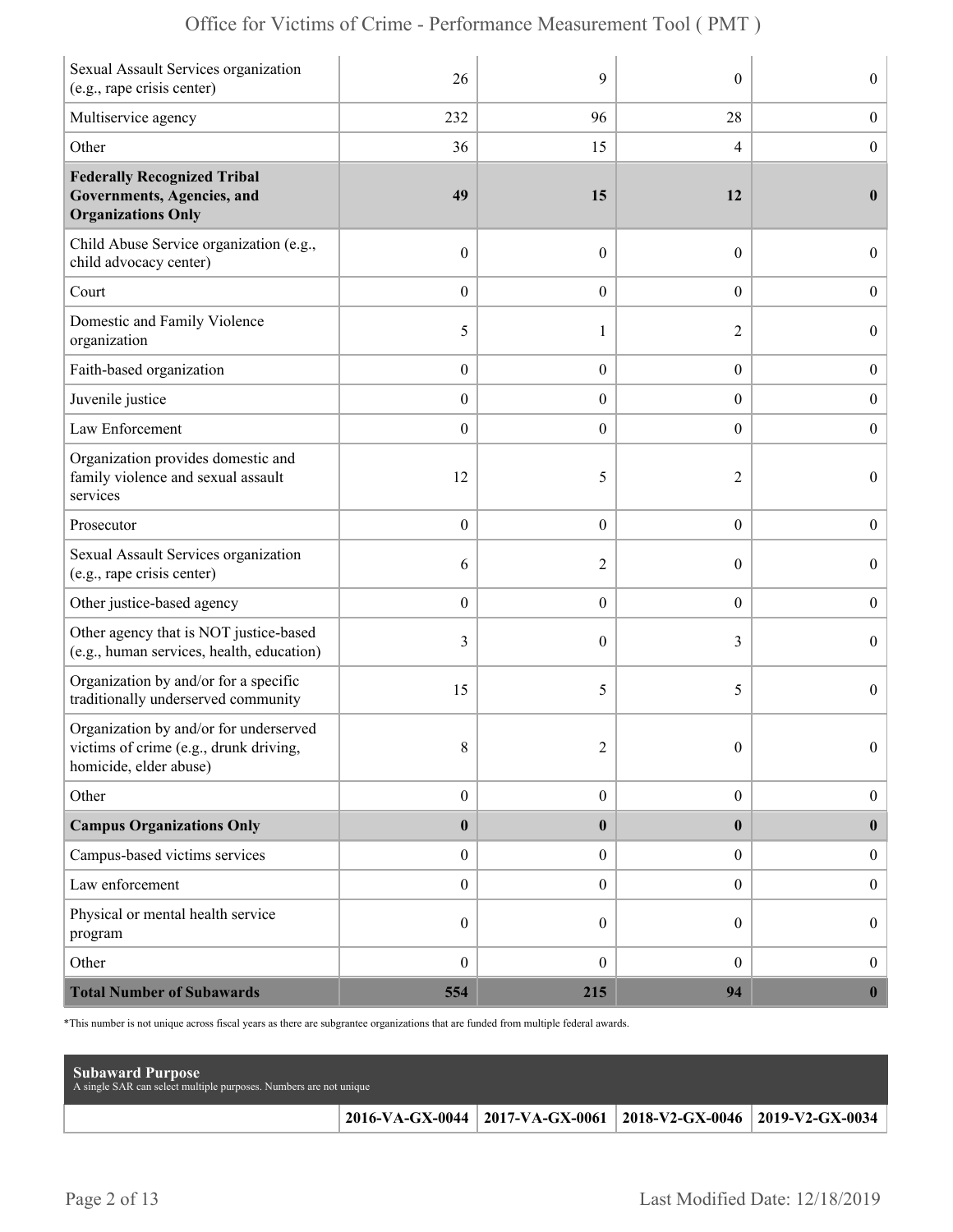| A. Continue a VOCA-funded victim<br>project funded in a previous year                  | 466 | 183 | 90 | 0          |
|----------------------------------------------------------------------------------------|-----|-----|----|------------|
| B. Expand or enhance an existing project<br>not funded by VOCA in the previous<br>year | 78  | 35  |    |            |
| C. Start up a new victim services project                                              | 8   |     |    | $^{\circ}$ |
| D. Start up a new Native American<br>victim services project                           | 8   |     |    | $^{\circ}$ |
| E. Expand or enhance an existing <b>Native</b><br>American project                     | 11  |     |    |            |

**VOCA and Match Funds** A single SAR can select multiple service types. Numbers are not unique

|                                                              | 2016-VA-GX-0044 | 2017-VA-GX-0061 | 2018-V2-GX-0046 | 2019-V2-GX-0034 |
|--------------------------------------------------------------|-----------------|-----------------|-----------------|-----------------|
| A.INFORMATION & REFERRAL                                     | 393             | 191             | 81              | 0               |
| <b>B.PERSONAL</b><br>ADVOCACY/ACCOMPANIMENT                  | 365             | 156             | 49              | 0               |
| <b>C.EMOTIONAL SUPPORT OR</b><br><b>SAFETY SERVICES</b>      | 323             | 154             | 45              |                 |
| <b>D.SHELTER/HOUSING SERVICES</b>                            | 83              | 52              | 23              | 0               |
| E.CRIMINAL/CIVIL JUSTICE<br><b>SYSTEM ASSISTANCE</b>         | 293             | 186             | 82              |                 |
| <b>F. ASSISTANCE IN FILING</b><br><b>COMPENSATION CLAIMS</b> | 449             | 209             | 94              | $\theta$        |

| <b>Priority and Underserved Requirements</b> |                 |                 |                 |                 |  |
|----------------------------------------------|-----------------|-----------------|-----------------|-----------------|--|
| <b>Priority Area</b>                         | 2016-VA-GX-0044 | 2017-VA-GX-0061 | 2018-V2-GX-0046 | 2019-V2-GX-0034 |  |
| <b>Child Abuse</b>                           |                 |                 |                 |                 |  |
| <b>Total Amount</b>                          | \$9,331,966.00  | \$3,050,823.00  | \$1,847,191.00  | \$0.00          |  |
| % of Total Federal Award                     | 19.00 %         | 7.00 %          | 2.00 %          |                 |  |
| <b>Domestic and Family Violence</b>          |                 |                 |                 |                 |  |
| <b>Total Amount</b>                          | \$10,261,773.00 | \$11,237,627.00 | \$8,397,633.00  | \$0.00          |  |
| % of Total Federal Award                     | 21.00 %         | 27.00 %         | $11.00\%$       |                 |  |
| <b>Sexual Assault</b>                        |                 |                 |                 |                 |  |
| <b>Total Amount</b>                          | \$16,779,626.00 | \$11,149,525.00 | \$2,437,213.00  | \$0.00          |  |
| % of Total Federal Award                     | 34.00 %         | 27.00 %         | 3.00 %          |                 |  |
| <b>Underserved</b>                           |                 |                 |                 |                 |  |
| <b>Total Amount</b>                          | \$13,704,201.00 | \$4,723,369.00  | \$3,248,476.00  | \$0.00          |  |
| % of Total Federal Award                     | 28.00 %         | $12.00\%$       | $4.00\%$        |                 |  |

| <b>Budget and Staffing</b>  |                                                                 |  |
|-----------------------------|-----------------------------------------------------------------|--|
| <b>Staffing Information</b> | 2016-VA-GX-0044 2017-VA-GX-0061 2018-V2-GX-0046 2019-V2-GX-0034 |  |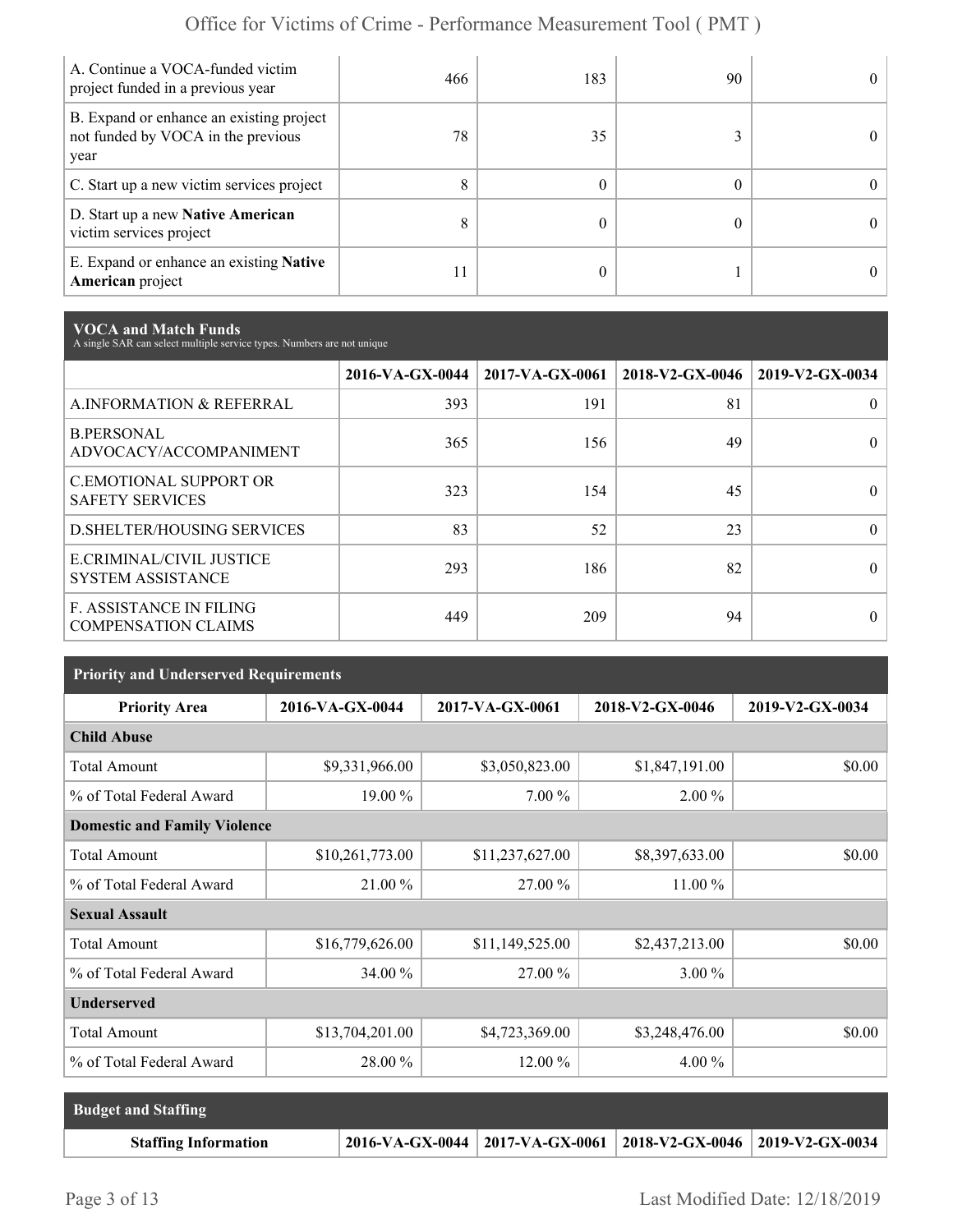| Total number of paid staff for all<br>subgrantee victimization program and/or<br>services                                                            | 14905   | 2222    | 1056   |  |
|------------------------------------------------------------------------------------------------------------------------------------------------------|---------|---------|--------|--|
| Number of staff hours funded through<br>this VOCA award (plus match) for<br>subgrantee's victimization programs<br>and/or services                   | 1503634 | 1234634 | 497148 |  |
| Total number of volunteer staff<br>supporting the work of this VOCA award<br>(plus match) for subgrantee's<br>victimization programs and/or services | 10229   | 6871    | 1066   |  |
| Number of volunteer hours supporting<br>the work of this VOCA award (plus<br>match) for subgrantee's victimization<br>programs and/or services       | 804092  | 269387  | 66045  |  |

### **AGGREGATED SUBGRANTEE PERFORMANCE MEASURE DATA**

**Victimization Type**

|                                                                                               | Number of                                                                          |                           |                           |                           | <b>Number of Individuals Who Actually Received Services</b><br><b>Based on a Presenting Victimization</b> |                                  |
|-----------------------------------------------------------------------------------------------|------------------------------------------------------------------------------------|---------------------------|---------------------------|---------------------------|-----------------------------------------------------------------------------------------------------------|----------------------------------|
| <b>Victimization Type</b>                                                                     | <b>Subgrantees Indicating</b><br><b>Intent to Serve This</b><br><b>Victim Type</b> | <b>Quarter</b><br>1 Total | <b>Quarter</b><br>2 Total | <b>Quarter</b><br>3 Total | <b>Quarter</b><br>4 Total                                                                                 | Per<br><b>Quarter</b><br>Average |
| <b>Adult Physical Assault (includes</b><br><b>Aggravated and Simple Assault)</b>              | 145                                                                                | 978                       | 958                       | 1018                      | 1121                                                                                                      | 1018                             |
| <b>Adult Sexual Assault</b>                                                                   | 266                                                                                | 2641                      | 2972                      | 2651                      | 2663                                                                                                      | 2731                             |
| Adults Sexually Abused/Assaulted as<br>Children                                               | 220                                                                                | 576                       | 634                       | 724                       | 684                                                                                                       | 654                              |
| Arson                                                                                         | 144                                                                                | 15                        | 12                        | 13                        | 15                                                                                                        | 13                               |
| Bullying (Verbal, Cyber or Physical)                                                          | 107                                                                                | 63                        | 77                        | 114                       | 92                                                                                                        | 86                               |
| <b>Burglary</b>                                                                               | 143                                                                                | 107                       | 79                        | 104                       | 110                                                                                                       | 100                              |
| Child Physical Abuse or Neglect                                                               | 3                                                                                  | 1106                      | 785                       | 1366                      | 1093                                                                                                      | 1087                             |
| Child Pornography                                                                             | 150                                                                                | 12                        | 22                        | 6                         | 8                                                                                                         | 12                               |
| Child Sexual Abuse/Assault                                                                    | 5                                                                                  | 3503                      | 4164                      | 3958                      | 3830                                                                                                      | 3863                             |
| Domestic and/or Family Violence                                                               | 65                                                                                 | 9843                      | 12793                     | 9731                      | 9497                                                                                                      | 10466                            |
| <b>DUI/DWI</b> Incidents                                                                      | 144                                                                                | 49                        | 34                        | 45                        | 59                                                                                                        | 46                               |
| Elder Abuse or Neglect                                                                        | 1                                                                                  | 115                       | 111                       | 100                       | 96                                                                                                        | 105                              |
| Hate Crime:<br>Racial/Religious/Gender/ Sexual<br>Orientation/Other (Explanation<br>Required) | 1                                                                                  | 60                        | 56                        | 67                        | 65                                                                                                        | 62                               |
| Human Trafficking: Labor                                                                      | 148                                                                                | 75                        | 50                        | 56                        | 90                                                                                                        | 67                               |
| Human Trafficking: Sex                                                                        | 6                                                                                  | 251                       | 224                       | 249                       | 221                                                                                                       | 236                              |
| Identity Theft/Fraud/Financial Crime                                                          | 145                                                                                | 849                       | 975                       | 939                       | 892                                                                                                       | 913                              |

Page 4 of 13 Last Modified Date: 12/18/2019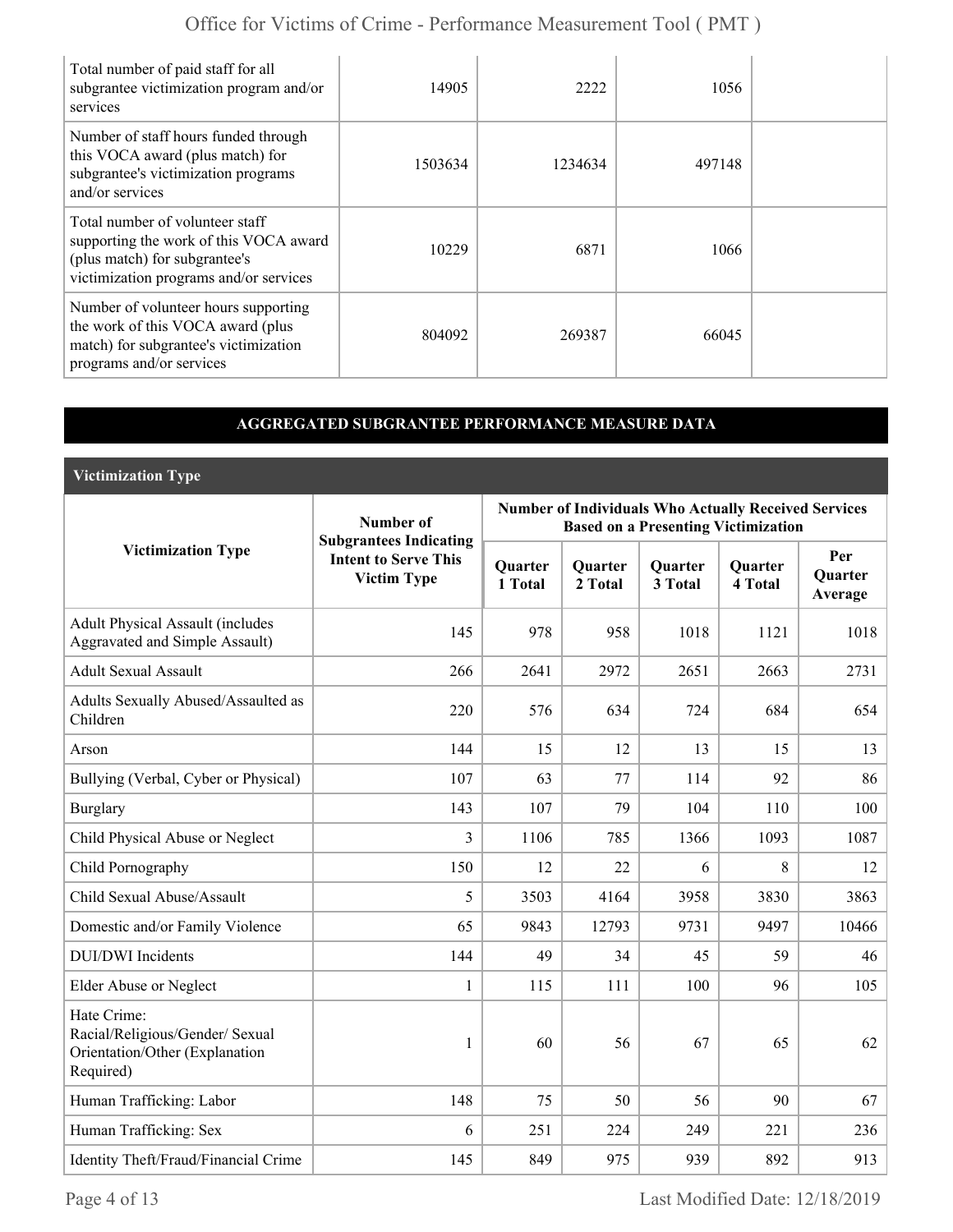| Office for Victims of Crime - Performance Measurement Tool (PMT) |  |
|------------------------------------------------------------------|--|
|------------------------------------------------------------------|--|

| Kidnapping (non-custodial)                           | 144 | 7                | 17       | 9        | 11  | 11       |
|------------------------------------------------------|-----|------------------|----------|----------|-----|----------|
| Kidnapping (custodial)                               | 143 | 4                | 15       | 12       | 10  | 10       |
| Mass Violence<br>(Domestic/International)            | 144 | 14               | 6        | 15       | 14  | 12       |
| Other Vehicular Victimization (e.g.,<br>Hit and Run) | 143 | 105              | 97       | 99       | 102 | 100      |
| Robbery                                              | 144 | 169              | 171      | 159      | 157 | 164      |
| Stalking/Harassment                                  | 145 | 494              | 581      | 737      | 830 | 660      |
| <b>Survivors of Homicide Victims</b>                 | 144 | 321              | 298      | 337      | 322 | 319      |
| Teen Dating Victimization                            | 124 | 184              | 184      | 160      | 130 | 164      |
| Terrorism (Domestic/International)                   | 144 | $\boldsymbol{0}$ | $\theta$ | $\theta$ |     | $\theta$ |
| Other                                                |     | 461              | 468      | 478      | 478 | 471      |

## **Special Classifications of Individuals**

|                                                          | <b>Number of Individuals Self Reporting a Special Classification</b> |                                  |                           |                                  |                        |  |
|----------------------------------------------------------|----------------------------------------------------------------------|----------------------------------|---------------------------|----------------------------------|------------------------|--|
| <b>Special Classifications of Individuals</b>            | <b>Quarter 1</b><br><b>Total</b>                                     | <b>Quarter 2</b><br><b>Total</b> | Quarter 3<br><b>Total</b> | <b>Quarter 4</b><br><b>Total</b> | Per Quarter<br>Average |  |
| Deaf/Hard of Hearing                                     | 174                                                                  | 218                              | 168                       | 168                              | 658                    |  |
| <b>Homeless</b>                                          | 3224                                                                 | 3816                             | 3172                      | 3283                             | 12278                  |  |
| Immigrants/Refugees/Asylum Seekers                       | 867                                                                  | 971                              | 748                       | 765                              | 3385                   |  |
| <b>LGBTQ</b>                                             | 297                                                                  | 386                              | 335                       | 362                              | 964                    |  |
| Veterans                                                 | 119                                                                  | 153                              | 117                       | 130                              | 495                    |  |
| Victims with Disabilities: Cognitive<br>Physical /Mental | 3179                                                                 | 4125                             | 3185                      | 3366                             | 12280                  |  |
| Victims with Limited English Proficiency                 | 1200                                                                 | 1295                             | 1015                      | 1039                             | 4302                   |  |
| Other                                                    | $\mathbf{0}$                                                         | $\mathbf{0}$                     | $\theta$                  | $\boldsymbol{0}$                 | $\theta$               |  |

| <b>General Award Information</b>                                                                                             |               |           |
|------------------------------------------------------------------------------------------------------------------------------|---------------|-----------|
| <b>Activities Conducted at the Subgrantee Level</b>                                                                          | <b>Number</b> | Percent   |
| Total number of individuals who received services during the Fiscal Year.                                                    | 90823         |           |
| Total number of anonymous contacts who received services during the Fiscal Year                                              |               |           |
| Number of new individuals who received services from your state for the first time during the Fiscal Year.                   | 59100         | 65.07 %   |
| Of the clients who received services, how many presented with more than one type of victimization during<br>the Fiscal Year? | 3085          | 3.40 $\%$ |
| Number of individuals assisted with a victim compensation application during the Fiscal Year.                                | 1259          |           |

| <b>Demographics</b>                                         |               |          |
|-------------------------------------------------------------|---------------|----------|
| <b>Demographic Characteristic of New Individuals Served</b> | <b>Number</b> | Percent  |
| <b>Race/Ethinicity</b>                                      |               |          |
| American Indian or Alaska Native                            | 2336          | $3.95\%$ |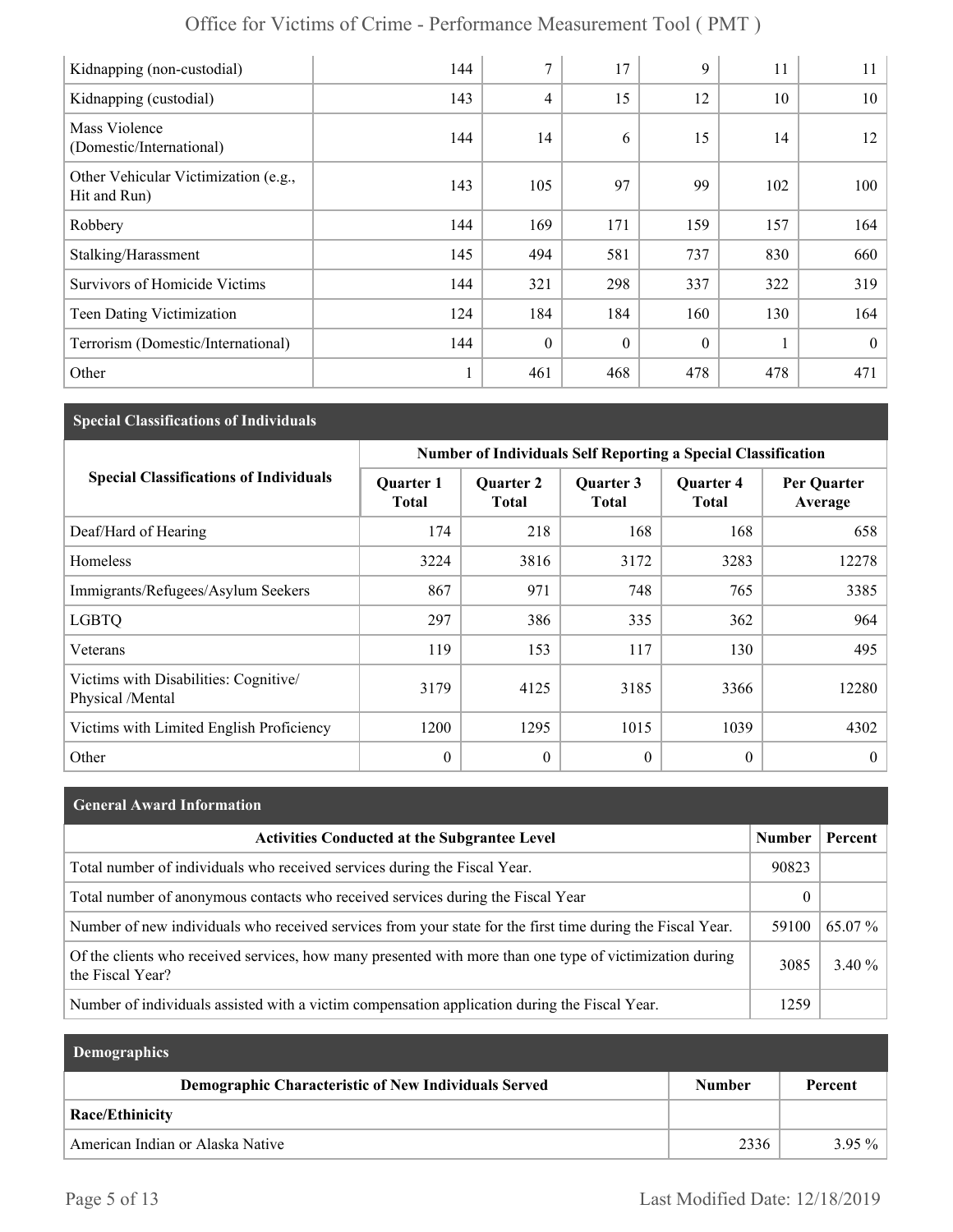| Asian                                     | 1550             | $2.62\%$   |
|-------------------------------------------|------------------|------------|
| <b>Black or African American</b>          | 3411             | 5.77 %     |
| Hispanic or Latino                        | 9309             | 15.75 %    |
| Native Hawaiian or Other Pacific Islander | 439              | 0.74%      |
| White Non-Latino or Caucasian             | 32784            | 55.47 %    |
| Some Other Race                           | 536              | $0.91\,\%$ |
| <b>Multiple Races</b>                     | 1720             | 2.91 %     |
| Not Reported                              | 7015             | 11.87%     |
| Not Tracked                               | $\boldsymbol{0}$ | $0.00\,\%$ |
| <b>Race/Ethnicity Total</b>               | 59100            |            |
| <b>Gender Identity</b>                    |                  |            |
| Male                                      | 10626            | 17.98%     |
| Female                                    | 46469            | 78.63 %    |
| Other                                     | 544              | $0.92\%$   |
| Not Reported                              | 1461             | 2.47 %     |
| Not Tracked                               | $\boldsymbol{0}$ | $0.00 \%$  |
| <b>Gender Total</b>                       | 59100            |            |
| Age                                       |                  |            |
| Age 0-12                                  | 6560             | 11.10 %    |
| Age 13-17                                 | 5267             | 8.91%      |
| Age 18-24                                 | 6881             | 11.64 %    |
| Age 25-59                                 | 35899            | $60.74~\%$ |
| Age 60 and Older                          | 4473             | $7.57\%$   |
| Not Reported                              | 20               | $0.03\%$   |
| Not Tracked                               | $\boldsymbol{0}$ | $0.00 \%$  |
| <b>Age Total</b>                          | 59100            |            |

| <b>Direct Services</b> |                                                                                 |                                                                  |                                                                           |                         |
|------------------------|---------------------------------------------------------------------------------|------------------------------------------------------------------|---------------------------------------------------------------------------|-------------------------|
| <b>Service Area</b>    | # of Subgrantees<br><b>That Provided</b><br><b>Services in This</b><br>Category | # of<br><b>Individuals/Contacts</b><br><b>Receiving Services</b> | <b>Specific Service</b>                                                   | Frequency<br>of Service |
|                        |                                                                                 |                                                                  | Enter the number of times services were<br>provided in each subcategory.  | $\theta$                |
|                        |                                                                                 |                                                                  | A1. Information about the criminal<br>justice process                     |                         |
| A. Information $\&$    | 121                                                                             | 13835                                                            | A2. Information about victim rights, how<br>to obtain notifications, etc. | 1391                    |
| Referral               |                                                                                 |                                                                  | A3. Referral to other victim service<br>programs                          | $\theta$                |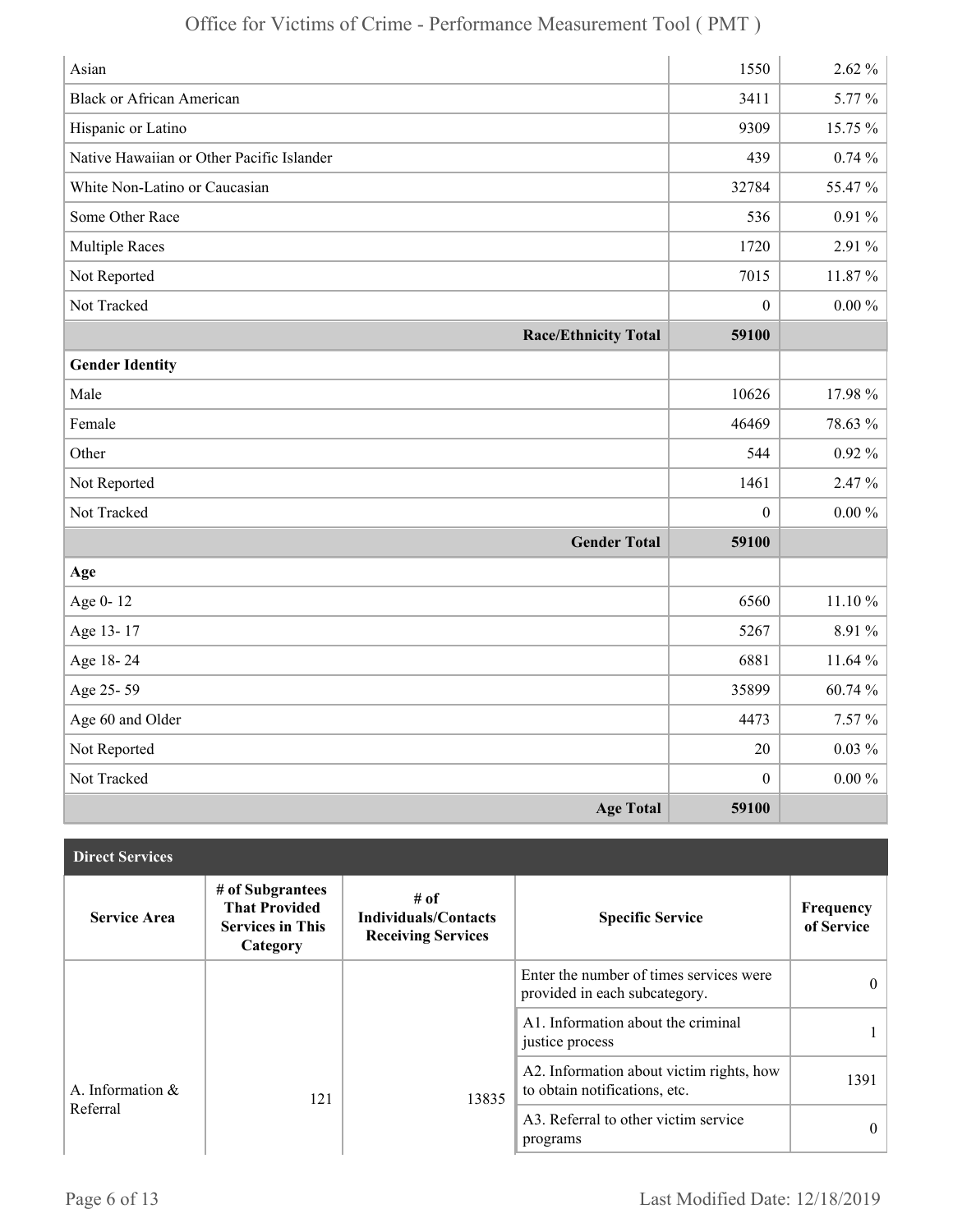| Enter the number of times services were<br>$\overline{0}$<br>provided in each subcategory.<br>B1. Victim advocacy/accompaniment to<br>1838<br>emergency medical care<br>B2. Victim advocacy/accompaniment to<br>3082<br>medical forensic exam<br>B3. Law enforcement interview<br>$\overline{0}$<br>advocacy/accompaniment<br>B4. Individual advocacy (e.g., assistance<br>38039<br>in applying for public benefits, return of<br>personal property or effects)<br>B. Personal<br>B5. Performance of medical or<br>Advocacy/<br>121<br>42853<br>nonmedical forensic exam or interview<br>1847<br>Accompaniment<br>or medical evidence collection<br>B6. Immigration assistance (e.g., special<br>visas, continued presence application,<br>608<br>and other immigration relief)<br>B7. Intervention with employer, creditor,<br>4606<br>landlord, or academic institution<br>B8. Child or dependent care assistance<br>1074<br>(includes coordination of services)<br>B9. Transportation assistance (includes<br>2228<br>coordination of services)<br>B10. Interpreter services<br>$\mathbf{0}$<br>Enter the number of times services were<br>$\boldsymbol{0}$<br>provided in each subcategory.<br>C1. Crisis intervention (in-person,<br>12353<br>includes safety planning, etc.)<br>C2. Hotline/crisis line counseling<br>$\overline{0}$<br>C3. On-scene crisis response (e.g.,<br>C. Emotional<br>$\boldsymbol{0}$<br>community crisis response)<br>Support or Safety<br>103<br>20044<br><b>Services</b><br>C4. Individual counseling<br>1632<br>C5. Support groups (facilitated or peer)<br>2422<br>C6. Other Therapy (traditional, cultural,<br>or alternative healing; art, writing, or<br>3375<br>play therapy, etc.)<br>C7. Emergency financial assistance<br>4045<br>Enter the number of times services were<br>$\mathbf{0}$<br>provided in each subcategory.<br>D1. Emergency shelter or safe house<br>2411<br>D. Shelter/Housing<br>72<br>2465<br>Services<br>D2. Transitional housing<br>9 |  |  |  | A4. Referral to other services, supports,<br>and resources (includes legal, medical,<br>faith-based organizations, address<br>confidentiality programs, etc.) | 12888 |
|--------------------------------------------------------------------------------------------------------------------------------------------------------------------------------------------------------------------------------------------------------------------------------------------------------------------------------------------------------------------------------------------------------------------------------------------------------------------------------------------------------------------------------------------------------------------------------------------------------------------------------------------------------------------------------------------------------------------------------------------------------------------------------------------------------------------------------------------------------------------------------------------------------------------------------------------------------------------------------------------------------------------------------------------------------------------------------------------------------------------------------------------------------------------------------------------------------------------------------------------------------------------------------------------------------------------------------------------------------------------------------------------------------------------------------------------------------------------------------------------------------------------------------------------------------------------------------------------------------------------------------------------------------------------------------------------------------------------------------------------------------------------------------------------------------------------------------------------------------------------------------------------------------------------------------------------------------------------------------------------------------|--|--|--|---------------------------------------------------------------------------------------------------------------------------------------------------------------|-------|
|                                                                                                                                                                                                                                                                                                                                                                                                                                                                                                                                                                                                                                                                                                                                                                                                                                                                                                                                                                                                                                                                                                                                                                                                                                                                                                                                                                                                                                                                                                                                                                                                                                                                                                                                                                                                                                                                                                                                                                                                        |  |  |  |                                                                                                                                                               |       |
|                                                                                                                                                                                                                                                                                                                                                                                                                                                                                                                                                                                                                                                                                                                                                                                                                                                                                                                                                                                                                                                                                                                                                                                                                                                                                                                                                                                                                                                                                                                                                                                                                                                                                                                                                                                                                                                                                                                                                                                                        |  |  |  |                                                                                                                                                               |       |
|                                                                                                                                                                                                                                                                                                                                                                                                                                                                                                                                                                                                                                                                                                                                                                                                                                                                                                                                                                                                                                                                                                                                                                                                                                                                                                                                                                                                                                                                                                                                                                                                                                                                                                                                                                                                                                                                                                                                                                                                        |  |  |  |                                                                                                                                                               |       |
|                                                                                                                                                                                                                                                                                                                                                                                                                                                                                                                                                                                                                                                                                                                                                                                                                                                                                                                                                                                                                                                                                                                                                                                                                                                                                                                                                                                                                                                                                                                                                                                                                                                                                                                                                                                                                                                                                                                                                                                                        |  |  |  |                                                                                                                                                               |       |
|                                                                                                                                                                                                                                                                                                                                                                                                                                                                                                                                                                                                                                                                                                                                                                                                                                                                                                                                                                                                                                                                                                                                                                                                                                                                                                                                                                                                                                                                                                                                                                                                                                                                                                                                                                                                                                                                                                                                                                                                        |  |  |  |                                                                                                                                                               |       |
|                                                                                                                                                                                                                                                                                                                                                                                                                                                                                                                                                                                                                                                                                                                                                                                                                                                                                                                                                                                                                                                                                                                                                                                                                                                                                                                                                                                                                                                                                                                                                                                                                                                                                                                                                                                                                                                                                                                                                                                                        |  |  |  |                                                                                                                                                               |       |
|                                                                                                                                                                                                                                                                                                                                                                                                                                                                                                                                                                                                                                                                                                                                                                                                                                                                                                                                                                                                                                                                                                                                                                                                                                                                                                                                                                                                                                                                                                                                                                                                                                                                                                                                                                                                                                                                                                                                                                                                        |  |  |  |                                                                                                                                                               |       |
|                                                                                                                                                                                                                                                                                                                                                                                                                                                                                                                                                                                                                                                                                                                                                                                                                                                                                                                                                                                                                                                                                                                                                                                                                                                                                                                                                                                                                                                                                                                                                                                                                                                                                                                                                                                                                                                                                                                                                                                                        |  |  |  |                                                                                                                                                               |       |
|                                                                                                                                                                                                                                                                                                                                                                                                                                                                                                                                                                                                                                                                                                                                                                                                                                                                                                                                                                                                                                                                                                                                                                                                                                                                                                                                                                                                                                                                                                                                                                                                                                                                                                                                                                                                                                                                                                                                                                                                        |  |  |  |                                                                                                                                                               |       |
|                                                                                                                                                                                                                                                                                                                                                                                                                                                                                                                                                                                                                                                                                                                                                                                                                                                                                                                                                                                                                                                                                                                                                                                                                                                                                                                                                                                                                                                                                                                                                                                                                                                                                                                                                                                                                                                                                                                                                                                                        |  |  |  |                                                                                                                                                               |       |
|                                                                                                                                                                                                                                                                                                                                                                                                                                                                                                                                                                                                                                                                                                                                                                                                                                                                                                                                                                                                                                                                                                                                                                                                                                                                                                                                                                                                                                                                                                                                                                                                                                                                                                                                                                                                                                                                                                                                                                                                        |  |  |  |                                                                                                                                                               |       |
|                                                                                                                                                                                                                                                                                                                                                                                                                                                                                                                                                                                                                                                                                                                                                                                                                                                                                                                                                                                                                                                                                                                                                                                                                                                                                                                                                                                                                                                                                                                                                                                                                                                                                                                                                                                                                                                                                                                                                                                                        |  |  |  |                                                                                                                                                               |       |
|                                                                                                                                                                                                                                                                                                                                                                                                                                                                                                                                                                                                                                                                                                                                                                                                                                                                                                                                                                                                                                                                                                                                                                                                                                                                                                                                                                                                                                                                                                                                                                                                                                                                                                                                                                                                                                                                                                                                                                                                        |  |  |  |                                                                                                                                                               |       |
|                                                                                                                                                                                                                                                                                                                                                                                                                                                                                                                                                                                                                                                                                                                                                                                                                                                                                                                                                                                                                                                                                                                                                                                                                                                                                                                                                                                                                                                                                                                                                                                                                                                                                                                                                                                                                                                                                                                                                                                                        |  |  |  |                                                                                                                                                               |       |
|                                                                                                                                                                                                                                                                                                                                                                                                                                                                                                                                                                                                                                                                                                                                                                                                                                                                                                                                                                                                                                                                                                                                                                                                                                                                                                                                                                                                                                                                                                                                                                                                                                                                                                                                                                                                                                                                                                                                                                                                        |  |  |  |                                                                                                                                                               |       |
|                                                                                                                                                                                                                                                                                                                                                                                                                                                                                                                                                                                                                                                                                                                                                                                                                                                                                                                                                                                                                                                                                                                                                                                                                                                                                                                                                                                                                                                                                                                                                                                                                                                                                                                                                                                                                                                                                                                                                                                                        |  |  |  |                                                                                                                                                               |       |
|                                                                                                                                                                                                                                                                                                                                                                                                                                                                                                                                                                                                                                                                                                                                                                                                                                                                                                                                                                                                                                                                                                                                                                                                                                                                                                                                                                                                                                                                                                                                                                                                                                                                                                                                                                                                                                                                                                                                                                                                        |  |  |  |                                                                                                                                                               |       |
|                                                                                                                                                                                                                                                                                                                                                                                                                                                                                                                                                                                                                                                                                                                                                                                                                                                                                                                                                                                                                                                                                                                                                                                                                                                                                                                                                                                                                                                                                                                                                                                                                                                                                                                                                                                                                                                                                                                                                                                                        |  |  |  |                                                                                                                                                               |       |
|                                                                                                                                                                                                                                                                                                                                                                                                                                                                                                                                                                                                                                                                                                                                                                                                                                                                                                                                                                                                                                                                                                                                                                                                                                                                                                                                                                                                                                                                                                                                                                                                                                                                                                                                                                                                                                                                                                                                                                                                        |  |  |  |                                                                                                                                                               |       |
|                                                                                                                                                                                                                                                                                                                                                                                                                                                                                                                                                                                                                                                                                                                                                                                                                                                                                                                                                                                                                                                                                                                                                                                                                                                                                                                                                                                                                                                                                                                                                                                                                                                                                                                                                                                                                                                                                                                                                                                                        |  |  |  |                                                                                                                                                               |       |
|                                                                                                                                                                                                                                                                                                                                                                                                                                                                                                                                                                                                                                                                                                                                                                                                                                                                                                                                                                                                                                                                                                                                                                                                                                                                                                                                                                                                                                                                                                                                                                                                                                                                                                                                                                                                                                                                                                                                                                                                        |  |  |  |                                                                                                                                                               |       |
|                                                                                                                                                                                                                                                                                                                                                                                                                                                                                                                                                                                                                                                                                                                                                                                                                                                                                                                                                                                                                                                                                                                                                                                                                                                                                                                                                                                                                                                                                                                                                                                                                                                                                                                                                                                                                                                                                                                                                                                                        |  |  |  |                                                                                                                                                               |       |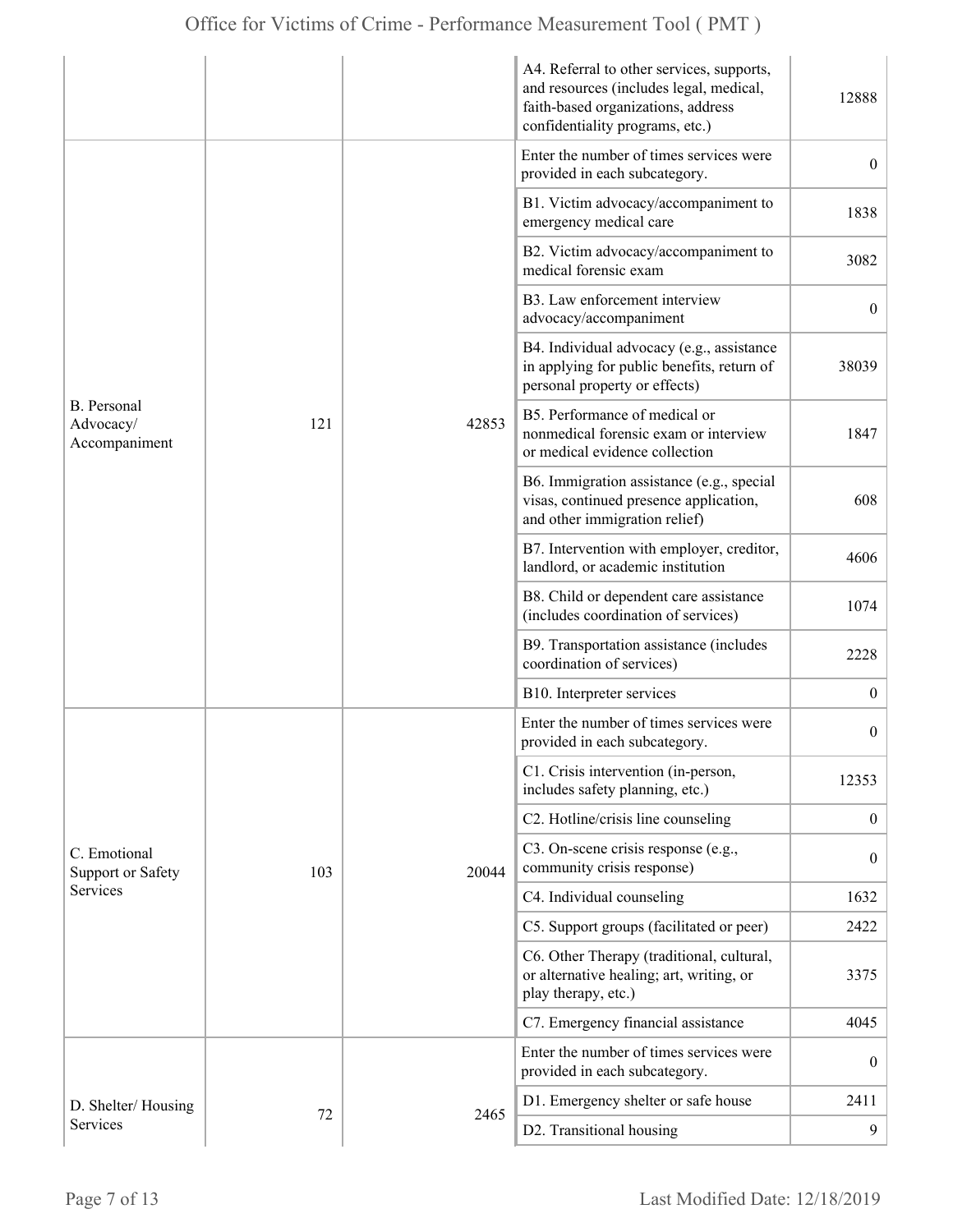|                                                    |     |       | D3. Relocation assistance (includes<br>assistance with obtaining housing)  | 63               |
|----------------------------------------------------|-----|-------|----------------------------------------------------------------------------|------------------|
|                                                    |     |       | Enter the number of times services were<br>provided in each subcategory.   | $\theta$         |
|                                                    |     |       | E1. Notification of criminal justice<br>events                             | 5351             |
|                                                    |     |       | E2. Victim impact statement assistance                                     | 2197             |
|                                                    |     |       | E3. Assistance with restitution                                            | 2447             |
| E. Criminal/ Civil<br>Justice System<br>Assistance |     | 37057 | E4. Civil legal assistance in obtaining<br>protection or restraining order | 953              |
|                                                    | 136 |       | E5. Civil legal assistance with family law<br>issues                       | 2672             |
|                                                    |     |       | E6. Other emergency justice-related<br>assistance                          | $\boldsymbol{0}$ |
|                                                    |     |       | E7. Immigration assistance                                                 | 150              |
|                                                    |     |       | E8. Prosecution interview<br>advocacy/accompaniment                        | $\theta$         |
|                                                    |     |       | E9. Law enforcement interview<br>advocacy/accompaniment                    | $\theta$         |
|                                                    |     |       | E10. Criminal advocacy/accompaniment                                       | 20959            |
|                                                    |     |       | E11. Other legal advice and/or counsel                                     | 12354            |

## **ANNUAL QUESTIONS**

| <b>Grantee Annually Reported Questions</b>                                                                                                       |                  |
|--------------------------------------------------------------------------------------------------------------------------------------------------|------------------|
| <b>Question/Option</b>                                                                                                                           | Count            |
| Were any administrative and training funds used during the reporting period?                                                                     |                  |
| Yes                                                                                                                                              |                  |
| N <sub>0</sub>                                                                                                                                   | $\theta$         |
| Did the administrative funds support any education activities during the reporting period?                                                       |                  |
| Yes                                                                                                                                              | $\overline{0}$   |
| N <sub>0</sub>                                                                                                                                   |                  |
| Number of requests received for education activities during the reporting period.                                                                | $\overline{0}$   |
| Number of people trained or attending education events during the reporting period.                                                              | $\overline{0}$   |
| Number of events conducted during the reporting period.                                                                                          | $\boldsymbol{0}$ |
| Did the grant support any coordination activities (e.g., with other service providers, law enforcement agencies) during the<br>reporting period? |                  |
| Yes                                                                                                                                              |                  |
| N <sub>0</sub>                                                                                                                                   | $\overline{0}$   |
| Describe any program or educational materials developed during the reporting period.                                                             |                  |
| N/A                                                                                                                                              |                  |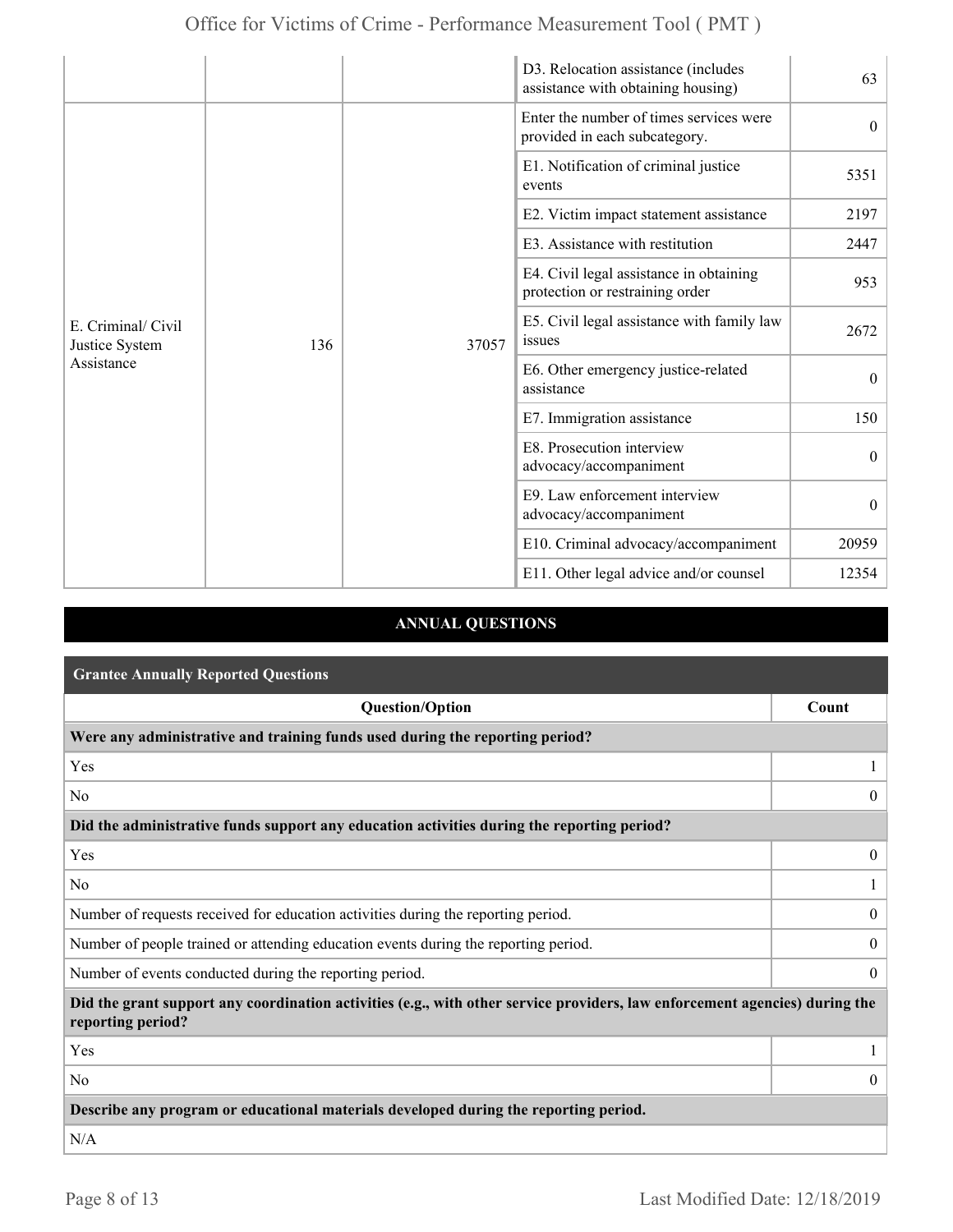#### **Describe any planning or training events held during the reporting period.**

#### N/A

#### **Describe any program policies changed during the reporting period.**

Program policies changed in many ways during this reporting period. The largest changes are indicated below: State Contributed Match Dollars indicated on Grant Budget Template We updated those subrecipient contracts where match was supplied via state dollars in their contract to include reference to that fact on the Budget attachment. This involved listing the actual match dollars on the subrecipient contract budget, as well as a statement that the dollars are provided via state funds in the grant. Language also includes caveat that in the event that the subrecipient does not have enough state funding to meet the match requirements of their VOCA funds, the subrecipient must make up the difference. Invoice Procedure Updates to Track Match Provision For those subrecipient contracts where the subrecipient provides match outside of state funds, the subrecipient is now required to submit a Match Documentation Form with each invoice indicating how the reported match for that invoice was calculated. Subrecipients who submit inadequate back up documentation of the match provided will be required to resubmit the Match Documentation Form prior to reimbursement of their invoice. Printed Budget Forms To Document Any Budget Revisions For subrecipient contracts that contain VOCA funds, revisions to the contract budget amounts during the contract negotiation process or throughout the contract execution process now require a revised budget form to be typed and printed for the grant file. This will include line item adjustments made during the grant year. Revisions may not be handwritten. Managers may initial documents to indicate approval, but all other budget amount revisions should be typed. Documentation of application information for supplemental award files For renewal grants that are a second, third, or fourth year contract relevant to a single application, the original project narrative should be copied to each subsequent year. Alternatively, a single grant file may be used for several grants that relate to a single application. Separation of Administrative and Indirect Costs VOCA sub-recipients are no longer be given the option of Administrative OR Indirect costs. Grantees instead will be asked to categorize administrative costs directly attributable to program operations in the relevant line item – Salaries, Benefits, Goods and Services. Indirect costs will then be either Modified Total Direct Cost or Federally Negotiated Indirect Rate, either of which will be captured as Indirect on the budget template. Crime Victim Service Center grants changed to competitive process The Crime Victim Service Center program changed its funding strategy from formula based, in which a certain number of dollars was allocated to communities who then determined funding recipients based on a community planning process, to open competitive, in which all applicants compete for funds equally regardless of geographic region.

#### **Describe any earned media coverage events/episodes during the reporting period.**

None.

#### **Describe any coordinated responses/services for assisting crime victims during the reporting period.**

Office of Crime Victim Advocacy and the Department of Social and Health Services (DSHS) meet twice monthly to coordinate responses and services statewide. In addition, OCVA has been working closely with the Department of Labor and Industries which administers Washington s Crime Victim Compensation program to address the need of some sexual assault survivors who received billing for sexual assault forensic exams but did not qualify for Washington State s Crime Victim Compensation program. OCVA staff meets regularly with the Children s Advocacy Centers of Washington to discuss the service needs for children who have been victims of abuse. OCVA staff meet regularly with the Washington Coalition of Sexual Assault Programs to discuss sexual assault services across the state. OCVA staff meets regularly with Harborview Center for Sexual Assault and Traumatic Stress to confer on Sexual Assault Nurse Examiner services, training needs (not funded with VOCA). OCVA staff participate on the Sexual Assault Forensic Exam (SAFE) Task Force, which involves work to address untested sexual assault forensic exam kits. The Office of Crime Victim Advocacy and DSHS conduct quarterly meetings/conference calls with state crime victim coalitions and associations to share VOCA implementation updates and gather information about emerging issues or needs state coalitions and associations may be hearing about from victim service programs throughout the state.

#### **Please discuss the major issues in your state that either assist or prevent victims from receiving assistance during the reporting period.**

One issue in Washington State that assists victims in receiving assistance is the strong statewide network of established service providers. The regional network of domestic violence, sexual assault, and crime victim service centers are available to victims of crime in every county of our state through phone and in-person community-based advocacy services. In addition, system-based service is provided via victim/witness staff in every county prosecuting attorney s office. An issue that also assists victims in receiving services is our commitment to partnering with programs within marginalized communities for the provision of service. Organizations operated by and for marginalized communities across many areas typically have developed strong relationships, established themselves as a trusted partner, and are recognized as a safe place to go within their communities. Organizations have established trust and rapport in order to address the various immediate and ongoing needs in the community, including the needs of individuals hurt or harmed by crime. Washington State has committed to fund services created by and for marginalized communities, and we are continuing to see more programs from communities of color, Native American Tribes, or other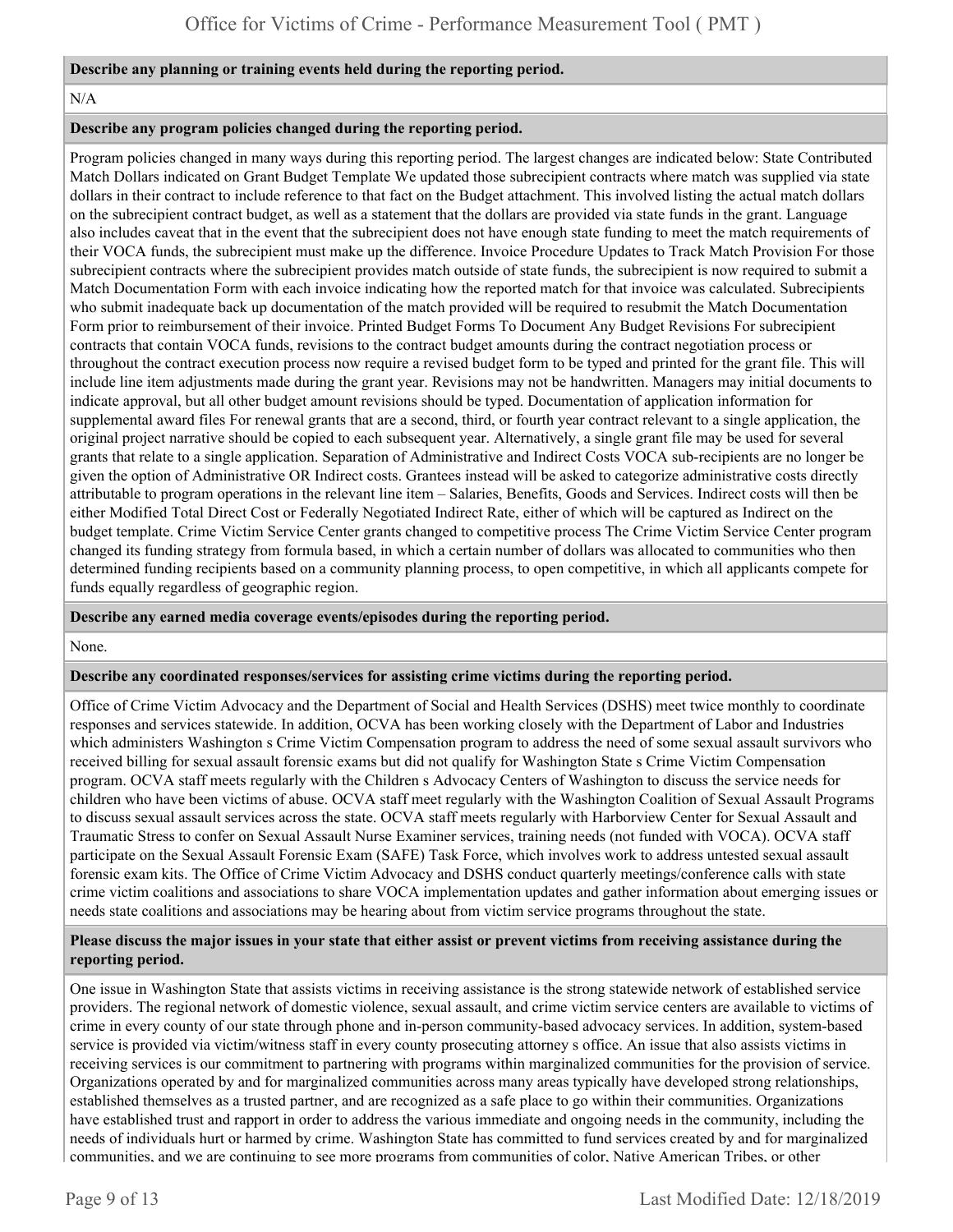marginalized populations such as LGBTQ+ beginning to apply for funding and partner with us to strengthen and enhance those supports crime victims. Longer term funding opportunities allow victim service programs to sustain infrastructure, capacity, and staffing in order to provide a continuity of comprehensive services. An issue that continues to prevent victims from receiving maximum support in Washington State is the requirement to make a report to law enforcement in order to access crime victim s compensation. Many victims do not make a report to law enforcement and this hinders victim assistance programs in assisting crime victims in filing for compensation benefits. One related issue that we have encountered is the challenges sexual assault victim/survivors encounter if they received a Sexual Assault Forensic Exam in our state for an assault that happened in another state. Current statute in Washington prohibits the provision of Crime Victim Compensation Services for crimes that happened outside the state. Individuals who were assaulted in one state and received an exam in another face huge medical bills for the exam. Washington s Crime Victim Compensation program cannot pay for the exam due to state law; the state where the crime occurred may not be able to pay because of provisions in their own statutes that prohibit reimbursement for exams provided outside their local hospital network. The limitation on subcontracted services rate for federal funds at \$81.25/hour is not responsive to the prevailing rate for many direct services providers (such as therapists) in our state. An additional barrier to service is specific to work with immigrant communities. Increased ICE presence has impacted their sense of safety in seeking help, and even if the victim service provider is not connected to the justice system or immigration, that may be confusing to the victim and therefore they do not reach out.

#### **Please describe ways that your agency promoted the coordination of public and private efforts within the community to help crime victims during the reporting period.**

Washington State VOCA Assistance Administrators support the coordination of public and private efforts that help crime victims through local subgrantees activities. All VOCA-funded local subgrantees work collaboratively with agencies in their communities to provide victim-centered services. Domestic violence, sexual assault, and crime victim service providers routinely partner with systems, allied professionals

#### **Please describe any notable activities at the grantee level during the reporting period that improved delivery of victim services.**

The increase in VOCA funds in the reporting period created numerous opportunities for programs to address the more complex victim service needs of the community and increase the partnerships that they have with other service providers in the community. Some examples: A domestic violence program (YWCA of Spokane) launched a new initiative to provide mobile legal assistance to a six-county area in Eastern Washington. The legal team addresses the civil legal needs of domestic violence survivors and consists of attorneys, paralegals, a limited license legal technician, and subcontracted attorneys as needed. Referrals to the program are made by domestic violence victim advocates, who help prepare survivors for their appointments so legal professional time is utilized efficiently. Legal services are provided through a combination of clinics, one on one appointments, legal advice, assistance with filling out forms, and direct representation in court. The program design enables the legal team to reach a large number of survivors across a vast geographic area. The mobile model means legal professionals travel to the rural counties to reduce travel burdens on survivors, facilitating expanded access to critical legal services that help domestic violence survivors in rural areas pursue safety and stabilization after victimization. During the period 10/01/2018 – 09/30/2019, the legal team provided legal assistance to over 450 survivors. Another organization has successfully implemented a new program that coordinates behavioral health services for survivors of domestic violence (DV) and sexual assault (SA). The advocate has developed relationships with the providers, so they are familiar with the DV and SA. The organization also has staff that participate in the county s Crisis Response and Intervention Team, and are also called out to meet with clients during a behavioral health crisis. This is of great value, because advocates have identified that they are not able to provide effective advocacy services if these other behavioral health issues\* are not addressed simultaneously. \*behavioral health issues are related to the victimization A different organization has increased the availability of housing for DV and SA survivors. They have done this by developing partnerships and Memorandum of Understanding (MOU) with the Housing Authority in the county, so that they can have specific access to newly available units. Additionally, the organization has added a satellite office in a neighboring town, and increased the number of emergency units available in that part of the county, to be more responsive to survivor s needs. They have housed three families and four children, for an average of seven residents per [night.In](https://night.In) this area, housing access continues to be of great need. In State Fiscal Year (SFY)17 this organization turned away an average of 3 people per month. In SFY18 that increased to 21. We share this information to highlight the intense need for emergency, transitional, and long-term housing in communities, as numbers continue to rise. An urban organization has used VOCA funds to increase their system coordination efforts. This includes system coordination with law enforcement, child protective services, and emergency departments/sexual assault nurse examiners in order to train these first responders about sexual assault and trauma, available services at KCSARC, and specific case coordination as needed. This county has thirty law enforcement jurisdictions. Reaching all law enforcement agencies is one of the goals for the organization. They accomplish this by doing outreach and education during each shift s roll call. One of the ongoing challenges is how to reach new hires. Once a jurisdiction has hosted the organization during each shift s roll call, they may be hesitant to repeat the orientation. However, with dedicated staff they can be persistent and trusted, for example they have met individual officers for coffee in order to provide information. They are very flexible about the time, place, format, etc. when doing system coordination. One of the surprising findings has been that many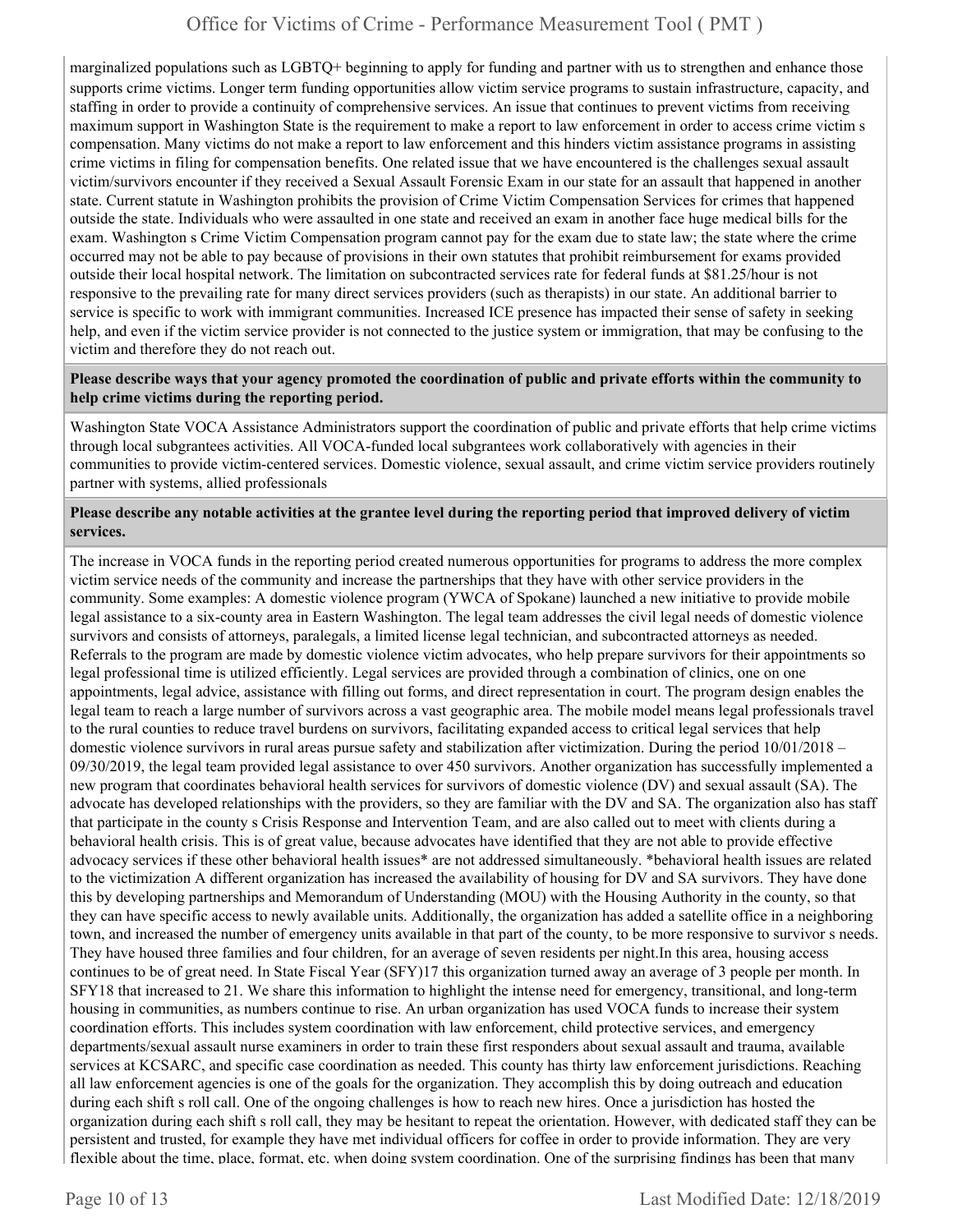workers in these systems are not aware of the impact of trauma and the community-based services available. Overall, they are receiving good feedback about the efforts and the organization is seeing an increase in victim service referrals. First responders and other providers interacting with victims are better trained and connected to available resources.

#### **Please discuss each priority (i.e., child abuse, domestic assault, sexual assault, and underserved) in which VOCA funds have been used to assist crime victims during the reporting period**

This reporting period we continued to provide services to victims of child abuse via the Children s Advocacy Center Child Centered Services VOCA Initiative. That initiative allocates 6.4% of VOCA subrecipient dollars to Child Advocacy Centers. In addition, this reporting period we also funding several child-specific services through other services, including CASA programs and therapy programs for children. Throughout this reporting period, the strength of our Domestic Violence Shelters continues to grow. With the increase in VOCA funds, we were able to fund these programs more fully than previously, allowing them to provide quality services to more victims than ever before. In addition, many of our DV shelter providers applied for and received one of the complementary competitive grants for enhancement of current services, which has allowed them to try out new modalities of service, including several different forms of housing assistance and advocacy designed to assist survivors in securing and moving into safe and stable housing, provide relocation support, or assist survivors to remain in their current housing Our network of sexual assault providers has similarly benefited from the implementation of Washington s VOCA plan. Advocates are now being compensated at living wages and staff vacancies filled. The state s 36 accredited Community Sexual Assault Programs continue to guarantee access to every sexual assault victim in Washington, adult or child, to the services of crisis intervention, information and referral, medical/legal advocacy, and support. In addition to these core services, providers across the state continue to offer specialized sexual assault services (therapy, support groups, medical social work) as well as culturally and community specific advocacy and therapy services.

#### **Please briefly describe efforts taken to serve Victims of Federal crime during the reporting period.**

Several sub-grantees provide support and assistance to victims of labor and sex trafficking. Due to the strategies used by exploiters, individuals are very hesitant to come forward and advocates spend a tremendous amount of time building trust. Support and assistance for these individuals has included in-person advocacy, assistance with accessing medical care, crisis intervention, collaborating with treatment facilities and assisting individuals by purchasing food and clothing. Advocates have provided support during FBI interviews and collaborated with FBI Victim Specialists.

#### **Please identify any emerging issues or notable trends affecting crime victim services in your state during the reporting period.**

Advocacy agencies are continuing to look at ways to address the long-term care and support needs of survivors and their families, more comprehensive service models. There is a move to a more mobile advocacy model, which creates conversation around safety, technology, and confidentiality. Emergency financial assistance is a prevailing service need. Many survivors need help in meeting their immediate health and safety needs before they can work on longer term healing options. Service providers report that provision of services to refugees and immigrants is increasingly challenging, as many individuals who need services are afraid of coming forward for fear of being targeted by immigration officials (as shared below). Additionally the current political climate has resulted in increased and more severe violence towards immigrants. This has concurrently increased the need for services and had a significant impact on service providers and organizations responding to this need. Continue to see bias and victim blaming attitudes impact sexual assault survivors. Providers have shared that in their community there is a lot of harassment after survivors disclose. If the perpetrator is from a good family that really impacts how much harassment the survivor experiences. There are high rates of suicide in this community. Domestic violence victim advocacy programs have increased efforts to facilitate access to permanent, affordable housing for DV survivors. We continue to hear from domestic violence victim advocacy programs that securing access to affordable housing is a major challenge for domestic violence victims across the state. Housing prices have escalated rapidly in recent years, resulting in a low supply of units at affordable rates. It s a landlords market, and landlords are reluctant to rent to potential tenants who may have problematic rental histories, including evictions or police activity at the residence related to the domestic violence. In addition to providing rental assistance and focused advocacy to address housing needs, advocates in many communities have implemented intensive efforts to cultivate a network of local landlords, property managers, and affordable housing providers who are willing to support domestic violence survivors who are seeking safe and stable housing after victimization. DV programs in Washington state are increasingly engaged in providing housing and relocation support and emergency financial assistance to address domestic violence victims emergency financial and housing needs. Advocates have long noted that lack of adequate financial resources has been a major barrier to domestic violence victims ability to end an abusive relationship. Many programs have opted to include line items for emergency financial assistance and housing assistance into their budgets, and are now able to assist victims in addressing emergency needs quickly using internal resources. Programs have had to develop policies, procedures and new infrastructures to ensure assistance is provided in accordance with program priorities and funding regulations. Initial feedback from VOCA-funded programs suggests that even relatively moderate amounts of assistance makes it possible for survivors and their children to secure safe and stable housing, relocate away from an abusive partner, or otherwise restore a measure of security and stability after victimization. In addition, DV victim advocacy programs tell us that a large percentage of survivors seeking services from their programs are also struggling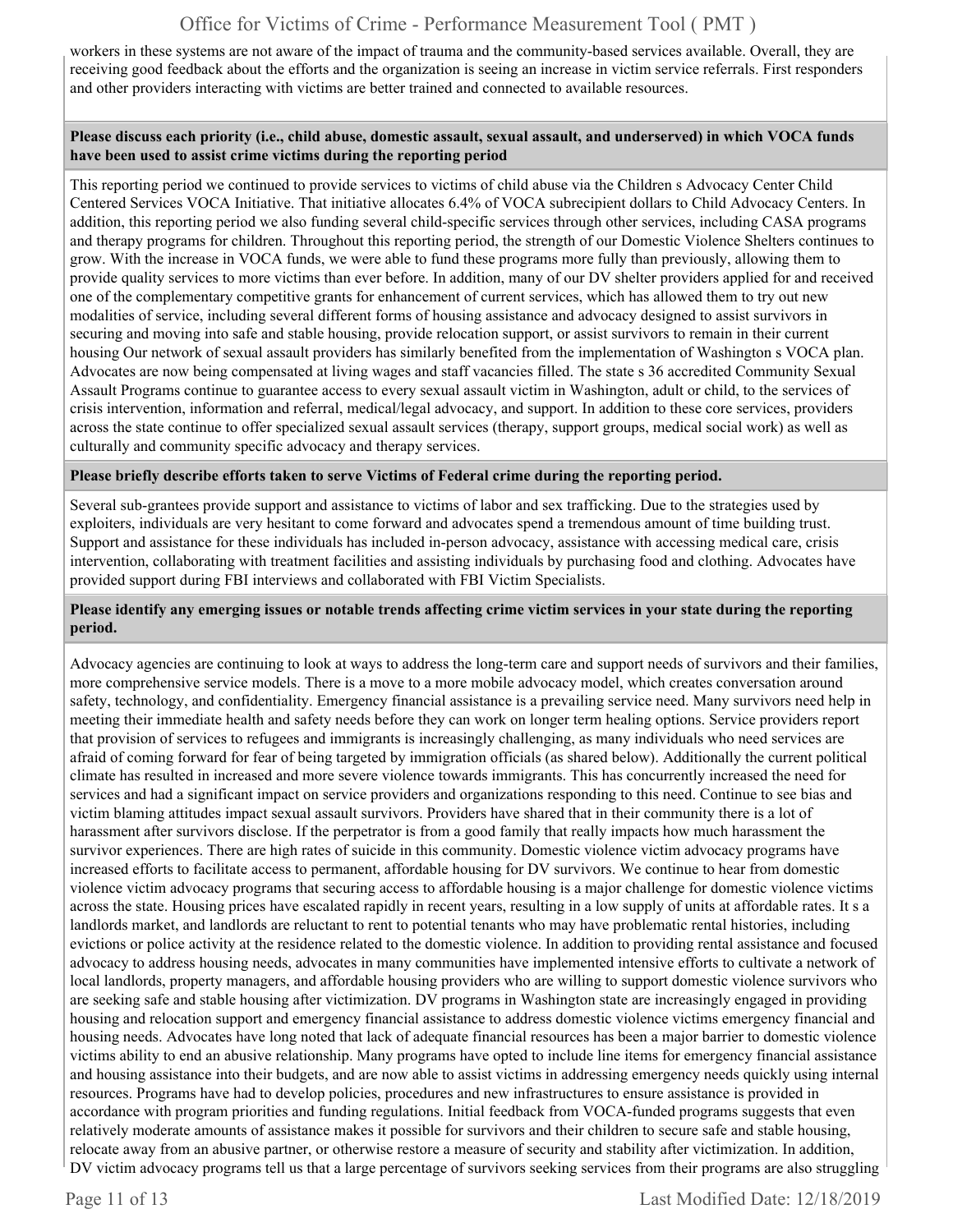with serious mental health and substance abuse challenges. Victim advocates lack the formal training and credentials to provide mental health and/or substance abuse treatment, so programs are experimenting with different models to better meet the behavioral health needs of their clients, including hiring mental health therapists on staff, subcontracting with therapists, partnering with substance abuse treatment centers, and developing advocacy positions that specialize in addressing behavioral health issues. Programs are able to select providers who have domestic violence expertise and bring a trauma-informed lens to their practice, and through these partnerships are able to help domestic violence victims connect with behavioral health services in a timely and integrated way. The Crime Victim Service Center programs report increasing need for elder abuse and vulnerable adult abuse services. Service providers report that provision of services to refugees and immigrants is increasingly challenging, as many individuals who need services are afraid of coming forward for fear of being targeted by immigration officials.

#### **Please briefly outline any staffing retention issues that your victim assistance program has and why these issues may occur during the reporting period.**

The Washington State Office of Crime Victims Advocacy and Department of Social and Health Services both have historically high staff retention rate overall. Staff has served as program coordinators, section managers, and director for up to twenty-five years. While the state government does not provide compensation at the same rate as the private sector, it does offer reasonable benefits, union membership, and a work/life balance. With the recent increase in the VOCA Assistance award, administrative funds have allowed the department to hire more staff in order to develop and implement new subgrant programs, shift workloads to be more equitable, and increase staff s ability to address more complex issues.

#### **Please explain your state process to publicize its victim assistance funding for services to victims of crime during the reporting period.**

This reporting period, funding opportunities were publicized in a variety of ways. Grant applications were released to current grantees for continuation of domestic violence and sexual assault services grants. Funding opportunities were advertised to current grantees via email, publicized to state coalitions, and application materials were posted on the state administering agency s website. In addition, outreach was conducted throughout the year by individual staff members to ensure that current subrecipients and others that might wish to become subrecipients were aware of different opportunities. Current subrecipients were repeatedly encouraged to reach out to other agencies within their respective communities to share information on available funds. We also posted our open competitive funding solicitations on the Washington Electronic Business Solution (WEBS) portal.

#### **Please explain how your state is able to direct funding to new/underserved populations during the reporting period.**

Funding is directed to underserved populations through Washington State s network of Crime Victim Service Centers. These direct service providers reach victims of all crimes other than sexual assault and domestic violence, including DUI/DWI crashes, assault, elder abuse, robbery, survivors of homicide victims, and other violent crimes. Crime Victim Service Centers are comprised of mainstream, community specific, and culturally specific organizations. In addition, funding is also directed to marginalized communities and Native American communities through sexual assault service providers. These direct service providers reach child, youth, and adult victims of sexual assault and their non-offending families/caregivers. New service providers and populations for Specialized Sexual Assault Services may be selected through a collaborative community planning process or a regional competitive application process, which occurs approximately every two years. Additionally, Washington State releases a competitive solicitation for Marginalized and Native American Communities Sexual Assault Services, which is a three year grant program. Children services are enhanced by Washington s Children s Advocacy Center grant program, which targets funding to children and youth. Additional state funding is directed to underserved populations of victims of domestic violence through the Washington State Domestic Violence Prevention Account for non-shelter-based services. State funding for shelter-based services to subgrantees serving culturally specific populations is considered through an annual non-competitive application process. The Washington State VOCA State Plan directs funding to new/underserved populations through Tribal Government, By and For Marginalized Populations, Human Trafficking, and Specific Services/Crimes subgrant programs. During this reporting period, OCVA and DSHS staff conducted outreach to communities across the state to discuss the availability of funding. All current grantees were asked to identify and forward information about grant opportunities to relevant service providers in their area, to promote the opportunity and encourage applications from providers who may not have previously received public funding. Outreach to Tribal Governments was extensive, and led to the successful implementation of our Tribal Initiative, which funded 16 of the federally recognized tribes in our state during this reporting period. In addition to these efforts, all of our current grantees are strongly encouraged to conduct community planning sessions in their geographic regions to identify new partners from underserved populations that would strengthen the network of services available to every victim in Washington State.

**Please explain how your program is able to respond to gaps in services during the reporting period.**